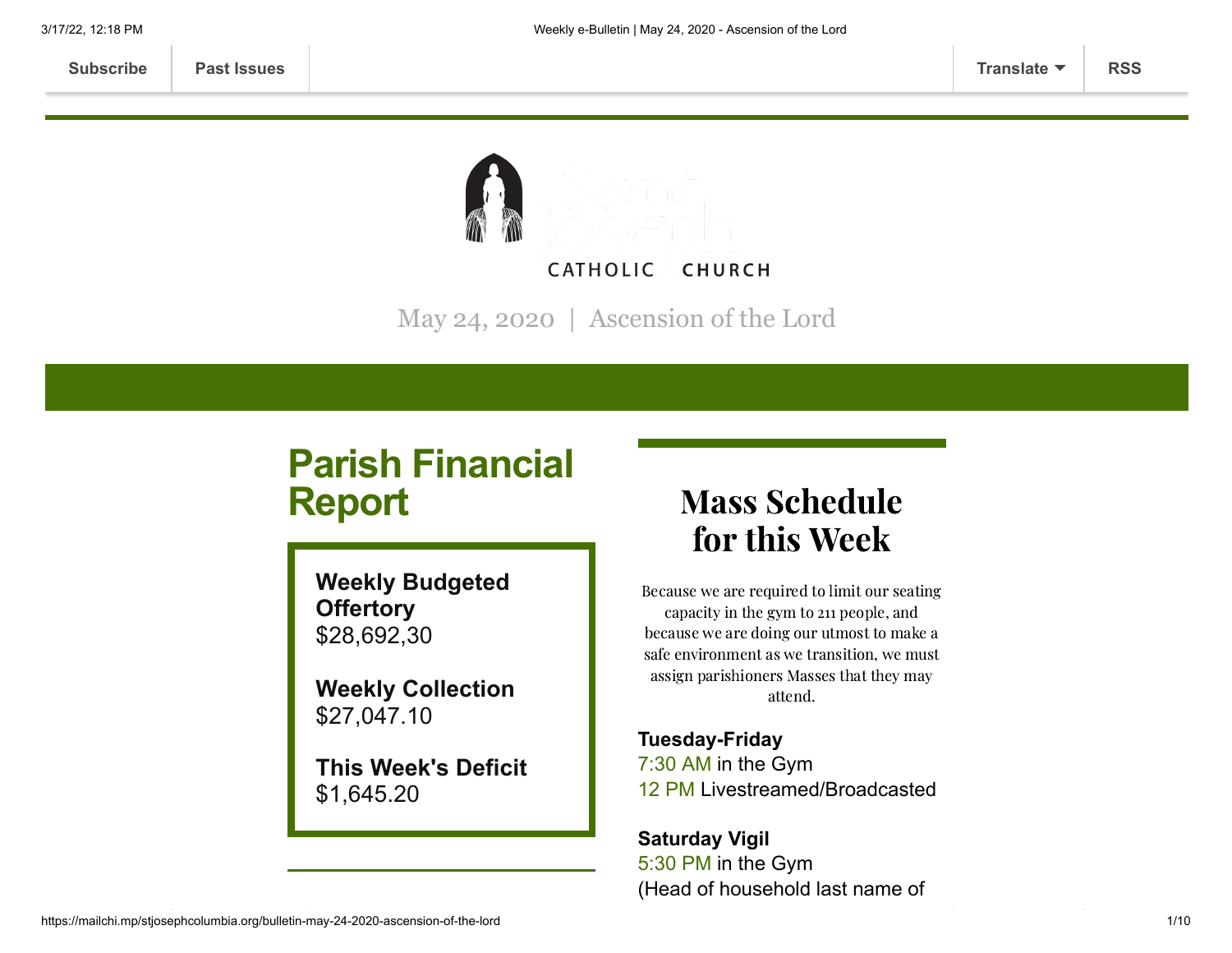### as 1-2-3!

Many of our parishioners are utilizing our electronic giving platform. If you are interested simply:

- 1. Visit https://www.stjosephc [olumbia.org/electronic](https://www.stjosephcolumbia.org/electronic-giving)giving
- 2. Enter your offertory amount or one-time gift
- 3. Give in gratitude!

If you are already giving online, please be sure to log on to your account and confirm your debit or credit card information. With the new year, your card may be expired.

For more information please contact Adrienne Carroll at the church office at 803.254.7646 or [adrienne@stjosephcolumbia.org](mailto:adrienne@stjosephcolumbia.org).

## **Sunday**

8:00 AM in the Gym (Head of household last name of S-Z) 10:30 AM Live streamed & Broadcasted 12:15 PM in the Gym (Head of household last name of A-I)

> Click **[HERE](https://www.stjosephcolumbia.org/resuming-public-masses)** for information about attending public Masses at St. Joseph's

| $\bullet$ | <b>Order of Worship - Ascension</b> |
|-----------|-------------------------------------|
| $\bullet$ | of the Lord $(5.23/24.20)$          |
|           |                                     |

Our live stream Masses can be found on our Facebook page and YouTube Channel: [https://www.facebook.com/stjosephcolum](https://www.facebook.com/stjosephcolumbia/) bia/ [https://www.youtube.com/c/StJosephCath](https://www.youtube.com/c/StJosephCatholicChurchColumbiaSC) olicChurchColumbiaSC Broadcasting on 90.9 FM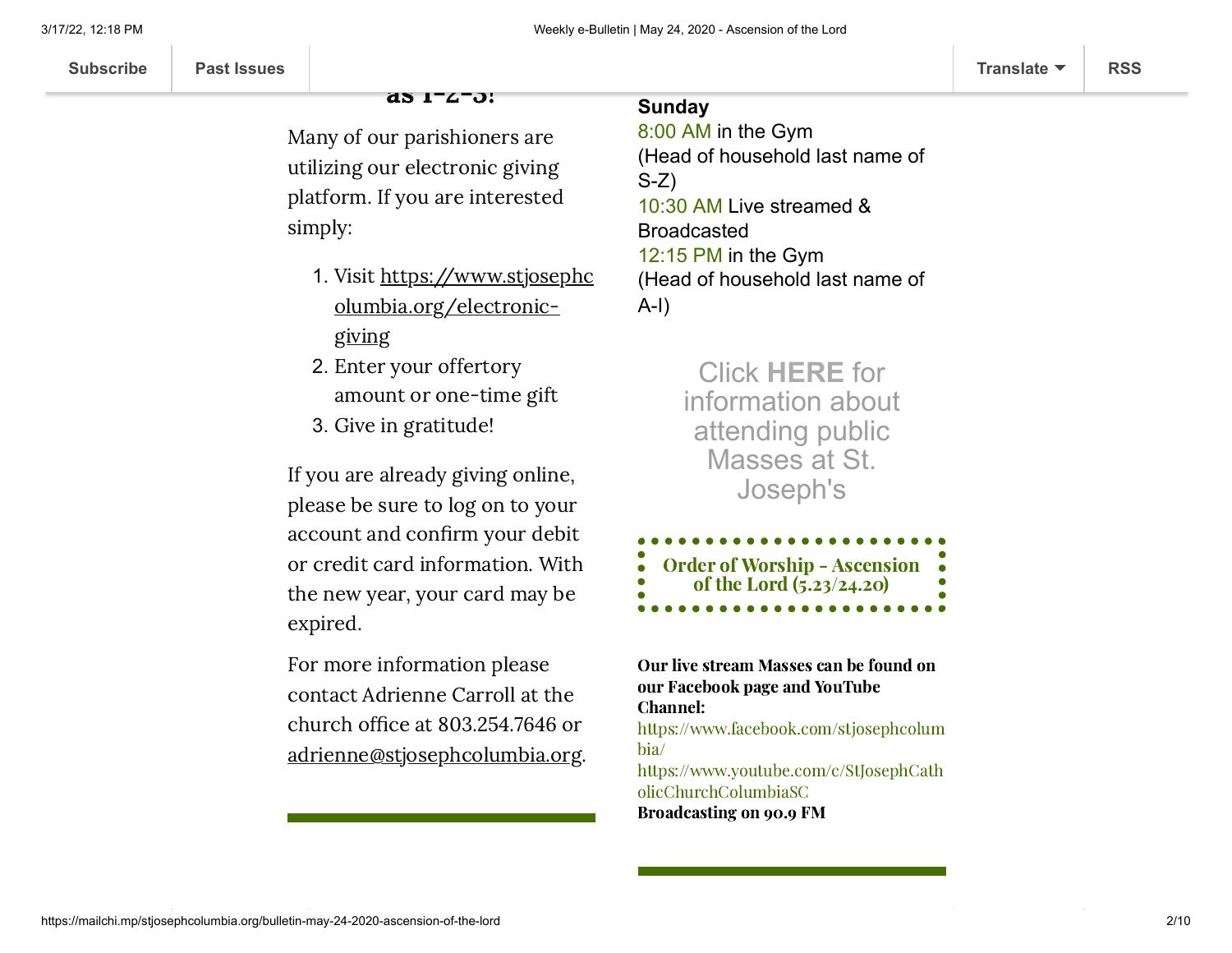## **Diocese and Saint Joseph Church Be Aware!**

**Parishioners of the**

Unfortunately, we are again seeing an increase nationally in email scams. There is an uptick of people impersonating parish priests or staff in an attempt to solicit funds. The creation of false email accounts claiming to be the bishop, diocese, pastor, priest and staff are occurring in higher numbers. Please note that the Diocese of Charleston, Saint Joseph Church, its clergy and staff will never solicit funds electronically in this manner.

What to look for in determining a scam? These email scams are solicitations in which the criminals send a casual and brief note like, "Good morning John, I want to send some electronic gift cards to some needy members of the community." "Can you help?" The signature line uses a familiar name of the pastor, like

# **for the Week**

Saturday, May 23, 2020 5:30 PM - Hermine & Jose Santiago

Sunday, May 24, 2020 8:00 AM - Debra & Frank Kmetz (I) 10:30 AM - Mr. L.A. Marsha, Jr. + 12:15 PM - Parishioners of St. Joseph

Tuesday, May 26, 2020 7:30 AM - Mrs. Maritza Neal + 12:00 PM - Mrs. Michelle Calanog +

Wednesday, May 27, 2020 7:30 AM - Ruth & Robert Patterson - 60th Wedding Anniversary (I) 12:00 PM - Mr. Kenneth G. Newman +

Thursday, May 28, 2020 7:30 AM - Mrs. Janet Lenti + 12:00 PM - Mr. Kenneth G. Newman +

Friday, May 29, 2020 7:30 AM - Mr. Ernie Nauful + 12:00 PM - Robert Felix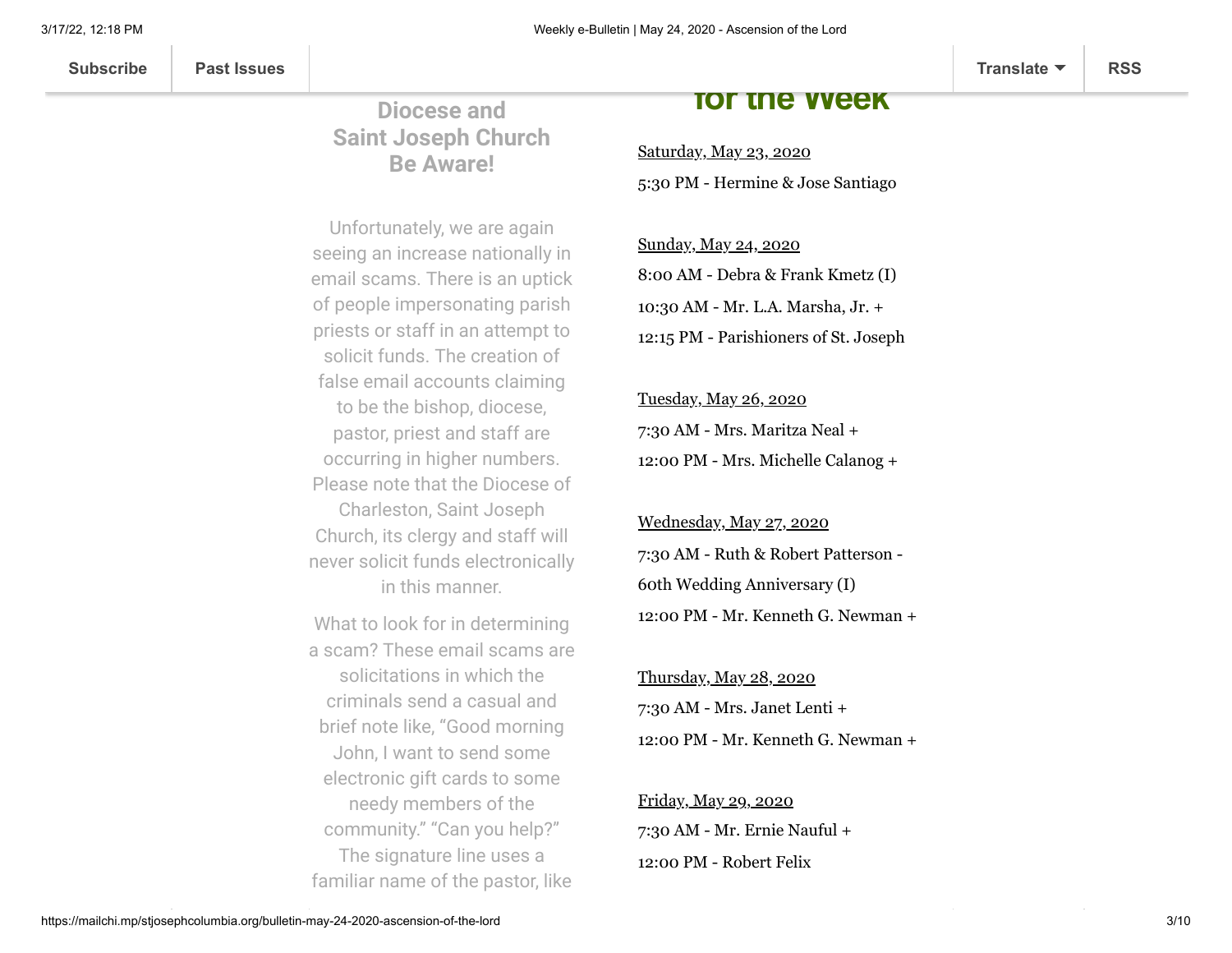| Subscrib |  |  |
|----------|--|--|
|          |  |  |

 $3.30$  PM  $-$  Parismoners of St. absching

imposter. Close examination of the sender's email address will reveal that the address is a phony. But, it could be easily overlooked because the imposter will take a legitimate email address (like [FrJoe@gmail.com](mailto:FrJoe@gmail.com) and use [FrJoe@msn.com](mailto:FrJoe@msn.com) (email address looks very similar … yet, different). We ask that

parishioners be extremely cautious when responding to these types of emails.

that is not the pastor's, but an

In general, when responding to emails that request money or something of a confidential matter, consider responding to the email request in person or by telephone to confirm the email is legitimate. Texting and email should only be used as a secondary method of validation. Be sure not to click any part of these emails as clicking opens a malicious software. Also, never share your password, or open an infected email attachment.

Sunday, May 31, 2020 8:00 AM - Barbara & Raymond Rossi + 10:30 AM - Mr. Edward L. Albenesius + 12:15 PM - Agnes Rutledge McDonald +

# *Please Pray for the Sick of the Parish*

Edith Asmer, Nancy Barnes, Barbara Beis, Peg Brandon, Margaret Briggs, Arthur Brown, Dorothy Brown, Joanne Childs, Allison Corbett, Mary DeLay, Jameson Finney, Sylvia Flynn, Joseph Fricker, Marjorie Fusci, Laddie Gatling, Robert Greaney, Edward Griswold, Bill Jones, Mary Kahaly, Shields Levatino, Helen McCormac, Hope Mosher, Brenda Nauful, Ellie O'Shea, Stella Peeples, Helen Pellicci, Maria Perez, Charles Rando, Jane Rando, Jeannine Rocha, Brianne Rodriguez, Ann Royal, Vic Schwartz, Andrea Smith, Edna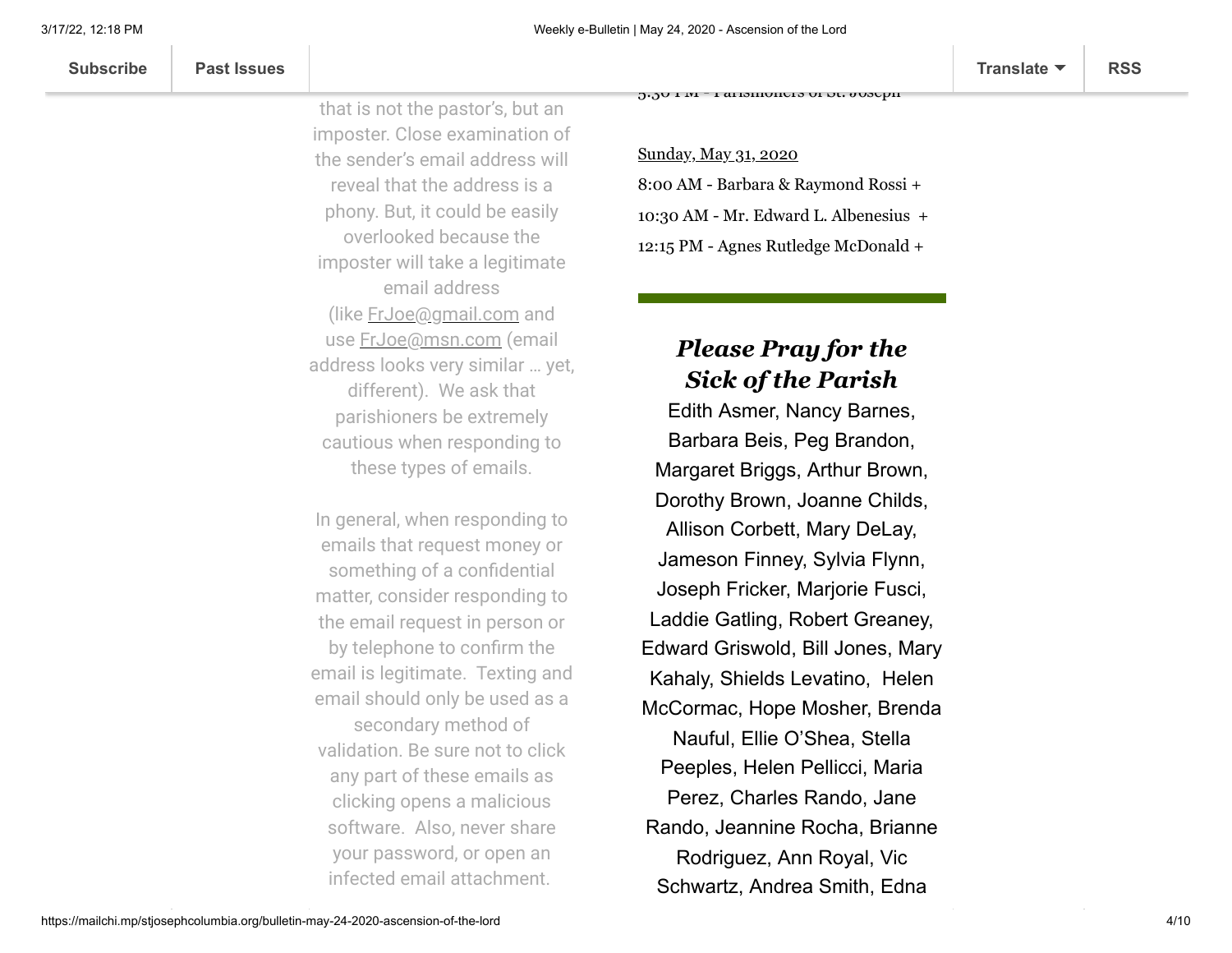**[Subscribe](http://eepurl.com/ded6Lz) [Past Issues](https://us9.campaign-archive.com/home/?u=7399f6b35c8ab775fb1714c3d&id=770b4a80d3) [Translate](javascript:;) [RSS](https://us9.campaign-archive.com/feed?u=7399f6b35c8ab775fb1714c3d&id=770b4a80d3)**

tap your emotional triggers, such as urgency or curiosity. They can make the emails look like they came from someone you know, such as a friend or even a trusted company you frequently use. They could even add logos of your bank or forge the email address so the message appears more legitimate. Attackers send these messages to millions of people. They do not know who will take the bait, all they know is the more they send, the more people will fall victim. For a phishing attack to work, the bad guys need to trick you into doing something. Fortunately, there are clues that a message is an attack. Here are the most common ones: A tremendous sense of urgency that demands "immediate action" before something bad happens, like threatening to close an account or send you to jail. The attacker wants to rush you into making a mistake. Pressuring you to bypass or ignore your policies or procedures at work. A strong

Stirling, Davis Bryan Stirling, Mirtha Vallini

Stork, Fred Stork, Catherine Grace



Saint Joseph Catholic School will be live streaming our **Awards Day Ceremony** on Friday, May 29th at 3:30 PM. This ceremony includes awards for many grade levels. You can watch it on St. Joseph Church's Facebook page and YouTube channel - St. Joseph Catholic Church, Columbia, SC.

Following the Awards Ceremony, we will be live streaming the **6th Grade Baccalaureate Mass and Graduation** at 4:00 PM on the same channels. Select scholarships and awards and diplomas for all graduates will be presented during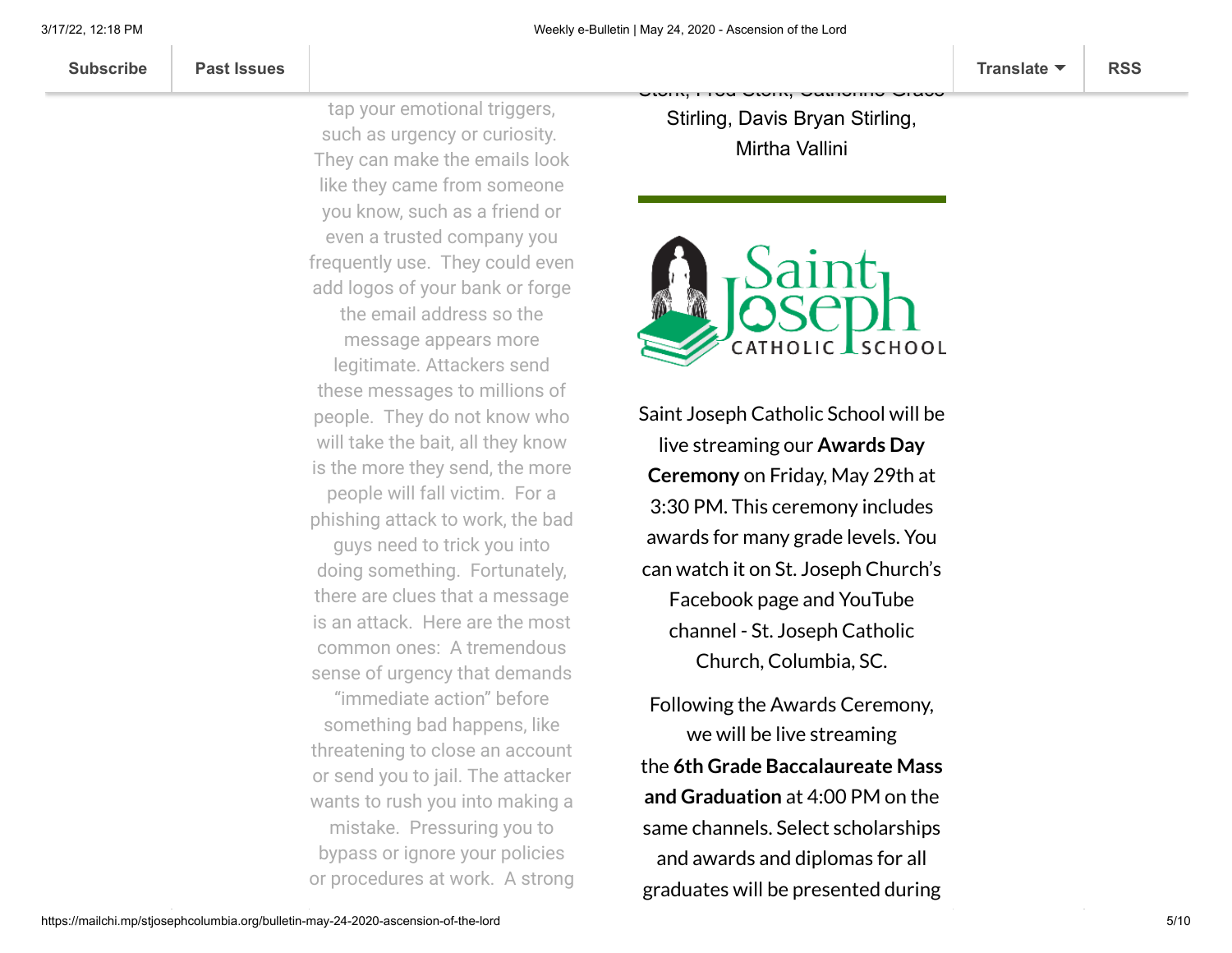| Subscribe |
|-----------|
|-----------|

you did not win the lottery.) Our church communicates through our weekly electronic update and via mail. If you have any questions please contact Adrienne Carroll, our Business Manager at 803.254.7646.

*Now Enrolling! We are currently accepting applicationsfor the 2020-2021 school year. Enrollment can be completed on our website [www.stjosdevine.com](http://www.stjosdevine.com/).*

*Just click* on "[Apply"](https://sjs-sc.client.renweb.com/oa/index.cfm?memberid=1846) to get started.

# **K of C INSURANCE WEBINAR**

The Knights of Columbus, the world's largest Catholic Men's Fraternal Service Organization, offers insurance and other financial products which provide financial security to members and their families, while turning premiums into charitable impact.

Council #12554 invites you to a webinar put on by Local Field Agents on Tuesday, May 26 from 7- 8 PM. There will be the opportunity to ask questions about



Whether you are looking to improve you skills, meet new friends, or just want to have fun this summer, we've got summer Athletic Camps for you! Visit [cnhs.org](https://linkprotect.cudasvc.com/url?a=http%3a%2f%2fcnhs.org%2f&c=E,1,I5wpWqvp8f4beWmMMbEQ4hVEhQWwrBao87jdDlgN18LR3U-8DdGNM0IPEU7XNLAlKZMk4De-9WJy06Xkk3ZBptGdzQ-Ynor5fTtK6WlhPQ,,&typo=1) for details.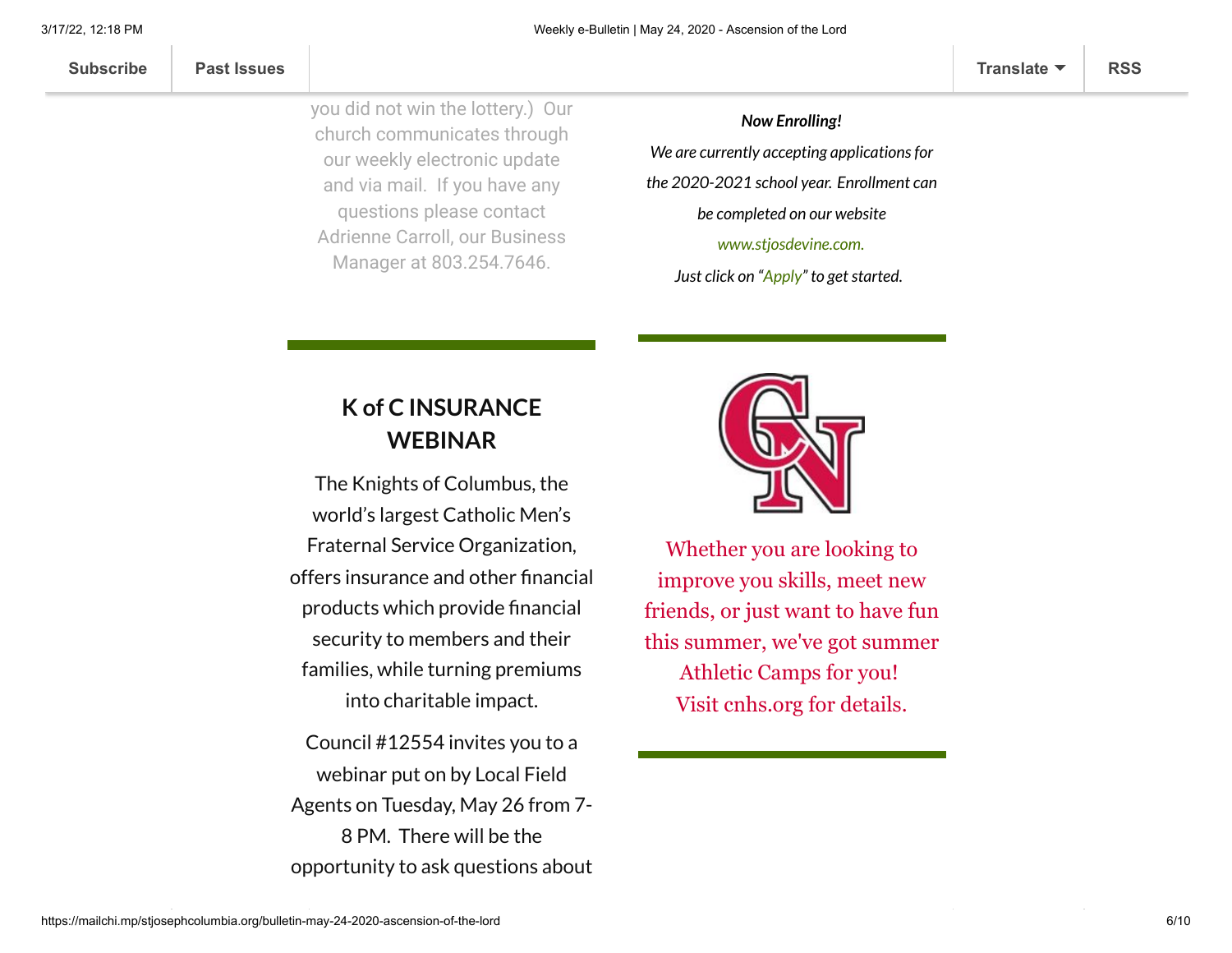invited to attend this webinar, one

insurance and retirement. ALL are

need not be a member of the

Knights.

If you would like the login information for this webinar, please email: [FinancialSecretary@KofC12](mailto:FinancialSecretary@KofC12554.org) 554.org



A BIG Shout Out to the St. Joseph's Women's Society who have now sewn and



St. Vincent de Paul wants to help! Because of our parish and school families' generosity, we've been able to provide food for many people in our community. Now, we want to help our parishioners! Please let us know if you are in need of food for your family. Inquiries for assistance will be held in the strictest of confidence. Contact Terry Skelley with the St. Vincent de Paul Food Pantry at (772) 215-1966 (9 AM-5 PM) if you are in need.

**Upcoming Public Masses Mass Assignments for Parishioners**

### **May 30 & 31**

• 5:30 pm Mass. Head of household last name of S-Z • 8 am Mass. Head of household last name of A-I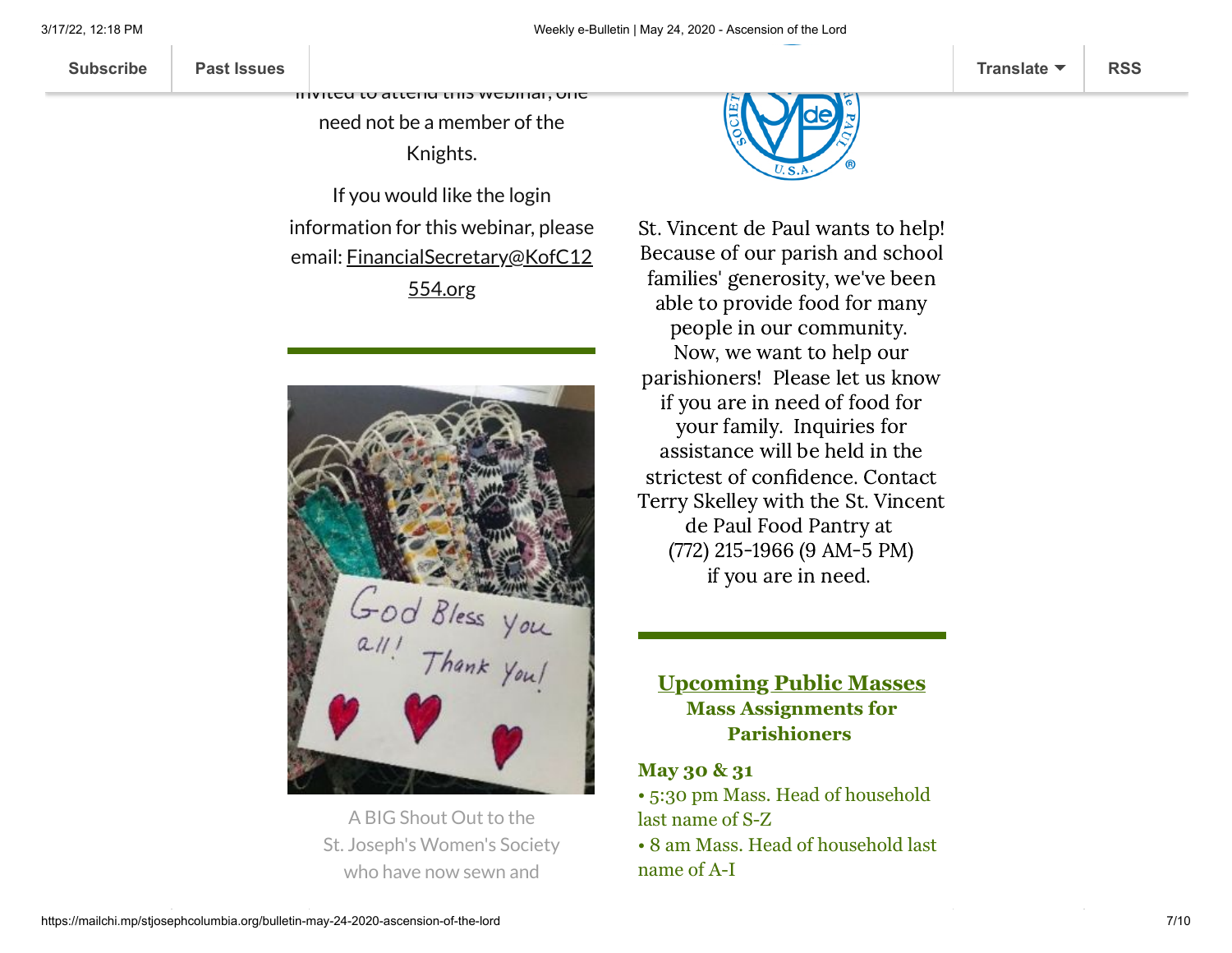### **FORMED PICK OF THE WEEK**

Ya'll are the BEST!



#### THE WILD GOOSE **Father Dave Pivonka**

The Wild Goose is a work of the Holy Spirit, which is awakening in the hearts of all those participating God's love and transforming power. As you walk through this series, pray for the Spirit to breathe life into your heart.

#### **SIGN UP FOR FREE AT FORMED.ORG/SIGNUP**

— POWERED BY THE 28 AUGUSTINE INSTITUTE<sup>®</sup>

The Church and Parish Office will be CLOSED Monday, May 25, 2020 in observance of Memorial Day.

### **June 6 & 7**

• 5:30 pm Mass. Head of household last name of A-I • 8 am Mass. Head of household last name of J-R

• 12:15 pm Mass. Head of household last name of S-Z



**Click for Summer [Schedule](https://mailchi.mp/9dcf915f8b7d/stjcym-news-events-052120) for St. Joseph's Youth Ministry**

**Good News!** Effective June 1, 2020, Deacon Will Frei will be with St. Joseph's for his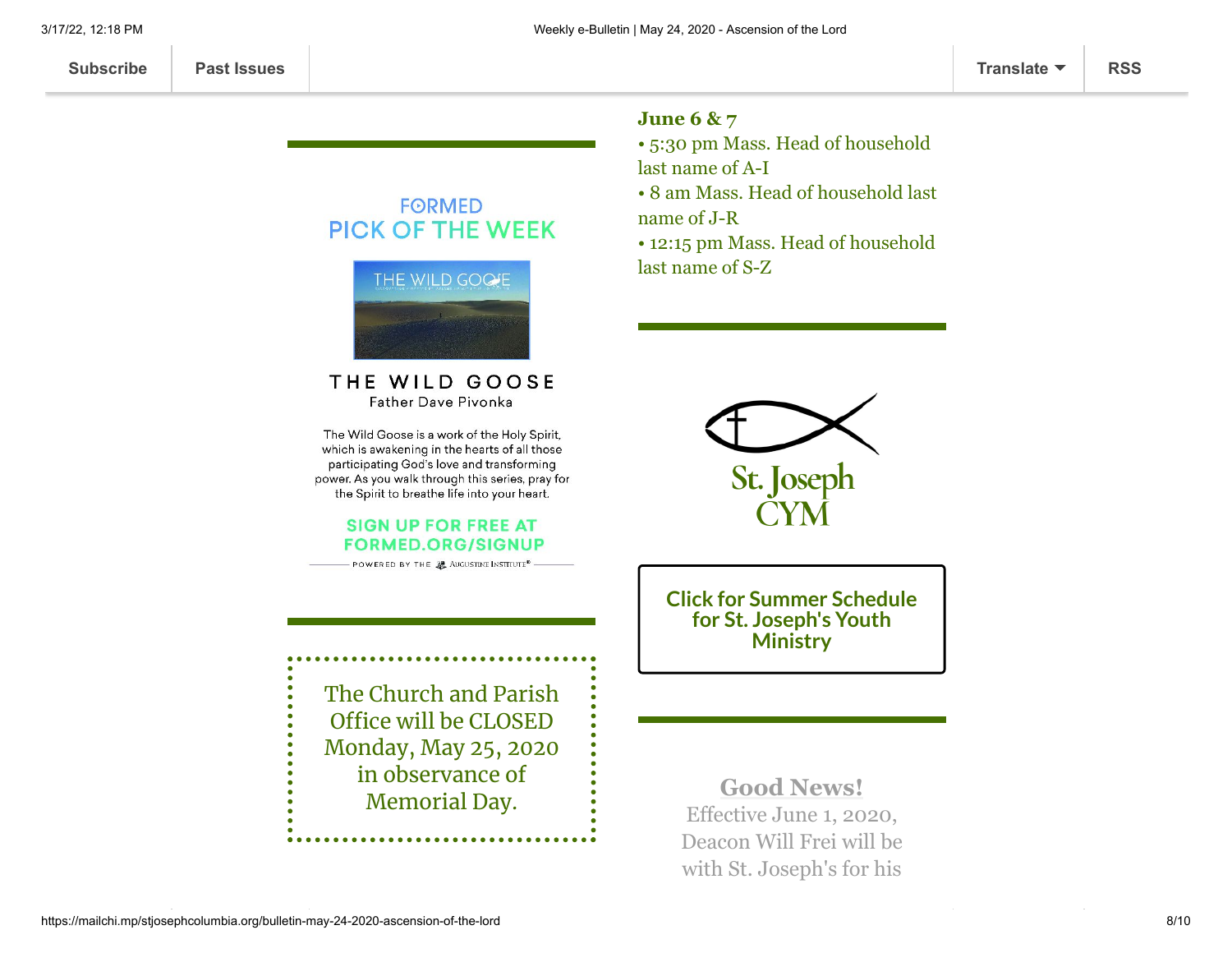**[Subscribe](http://eepurl.com/ded6Lz) [Past Issues](https://us9.campaign-archive.com/home/?u=7399f6b35c8ab775fb1714c3d&id=770b4a80d3) [Translate](javascript:;) [RSS](https://us9.campaign-archive.com/feed?u=7399f6b35c8ab775fb1714c3d&id=770b4a80d3)**

on July 10, 2020. Welcome Deacon Frei!

his Ordination



### **Catholic Charities Offers New Stress Management Ministry**

Sister Hope is a FREE chat service providing encouragement and strategies on how to manage everyday stress and anxiety using Chatbot technology. Text "Hi" to Sister Hope at 315.276.3157 to get instant support.

- Sister Hope is anonymous, private, and available 24/7.
- Proven, faith-based, emotional and mental support service.
- Sister Hope offers proven technology to offer custom mental health help when and where you need it. She is used by over 13 million users world-wide.

[If you are experiencing suicidal thoughts, please contact the Suicide Hotline –

800.273.8255.]

Sister Hope is provided by Catholic Charities of South Carolina

Questions? Email sisterhope@charlestondiocese.org